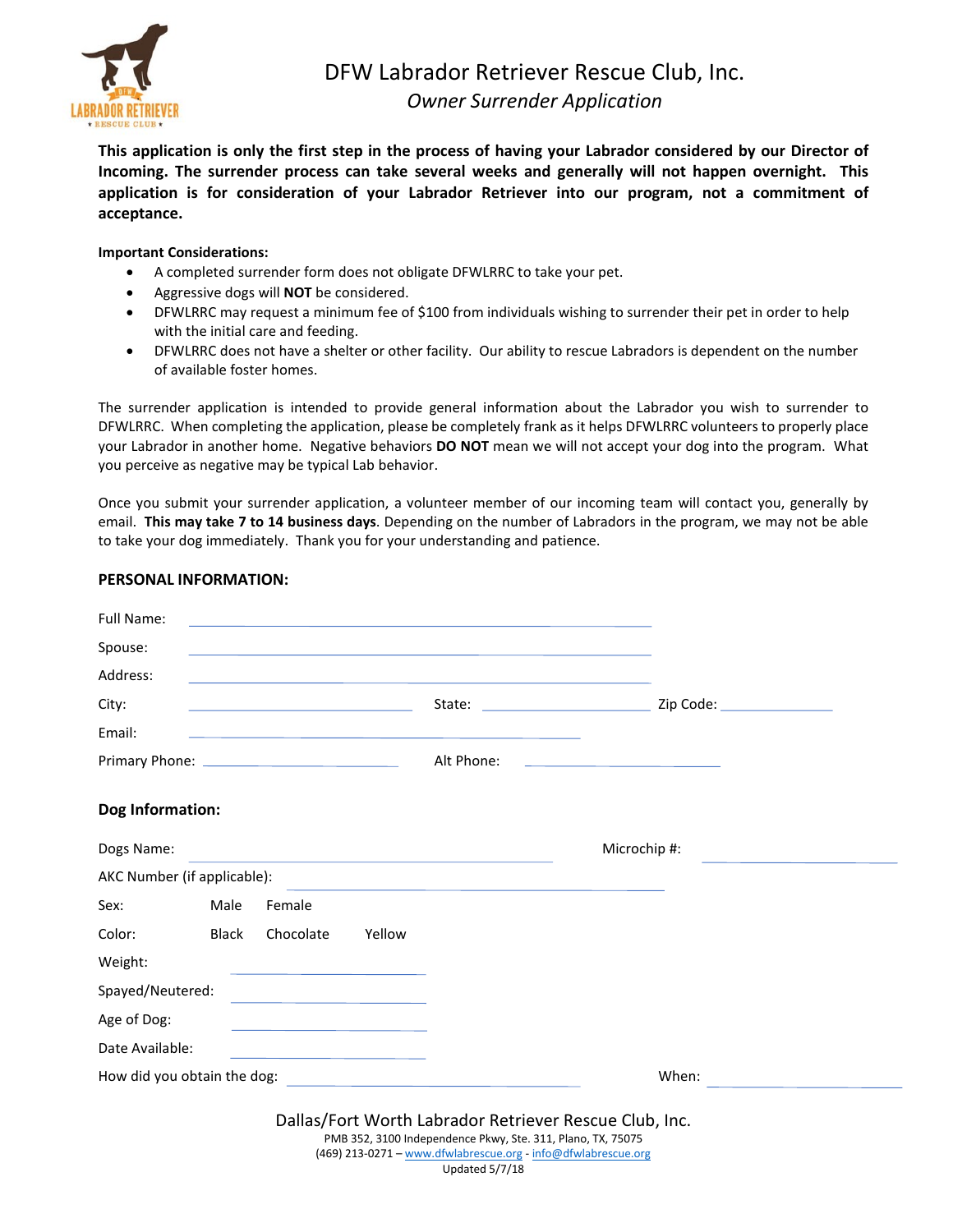

## DFW Labrador Retriever Rescue Club, Inc. *Owner Surrender Application*

| Please provide breeder information (if applicable):                                                                                                                                                                                                                                                                                                                                                                                                                   |                                                                                                                                |                                                  |  |  |  |  |  |  |
|-----------------------------------------------------------------------------------------------------------------------------------------------------------------------------------------------------------------------------------------------------------------------------------------------------------------------------------------------------------------------------------------------------------------------------------------------------------------------|--------------------------------------------------------------------------------------------------------------------------------|--------------------------------------------------|--|--|--|--|--|--|
| Please indicate if your dog likes:                                                                                                                                                                                                                                                                                                                                                                                                                                    |                                                                                                                                |                                                  |  |  |  |  |  |  |
| Swimming:                                                                                                                                                                                                                                                                                                                                                                                                                                                             | Cats:                                                                                                                          | Other Dogs:<br><b>Contract Contract Contract</b> |  |  |  |  |  |  |
| Children:                                                                                                                                                                                                                                                                                                                                                                                                                                                             | Baths:                                                                                                                         | Car Rides:                                       |  |  |  |  |  |  |
| Being Brushed:                                                                                                                                                                                                                                                                                                                                                                                                                                                        | Strangers:                                                                                                                     |                                                  |  |  |  |  |  |  |
| Please elaborate on any of the above or other likes/dislikes:                                                                                                                                                                                                                                                                                                                                                                                                         |                                                                                                                                |                                                  |  |  |  |  |  |  |
| Is your dog:                                                                                                                                                                                                                                                                                                                                                                                                                                                          |                                                                                                                                |                                                  |  |  |  |  |  |  |
| Housebroken<br>$\label{eq:2.1} \frac{1}{\sqrt{2}}\left(\frac{1}{\sqrt{2}}\right)^{2} \left(\frac{1}{\sqrt{2}}\right)^{2} \left(\frac{1}{\sqrt{2}}\right)^{2} \left(\frac{1}{\sqrt{2}}\right)^{2} \left(\frac{1}{\sqrt{2}}\right)^{2} \left(\frac{1}{\sqrt{2}}\right)^{2} \left(\frac{1}{\sqrt{2}}\right)^{2} \left(\frac{1}{\sqrt{2}}\right)^{2} \left(\frac{1}{\sqrt{2}}\right)^{2} \left(\frac{1}{\sqrt{2}}\right)^{2} \left(\frac{1}{\sqrt{2}}\right)^{2} \left(\$ | <b>Crate Trained</b>                                                                                                           | <b>Obedience Trained:</b>                        |  |  |  |  |  |  |
| Food Aggressive:                                                                                                                                                                                                                                                                                                                                                                                                                                                      |                                                                                                                                |                                                  |  |  |  |  |  |  |
| Does your dog:                                                                                                                                                                                                                                                                                                                                                                                                                                                        |                                                                                                                                |                                                  |  |  |  |  |  |  |
| Chew                                                                                                                                                                                                                                                                                                                                                                                                                                                                  | Bark                                                                                                                           | Jump on People                                   |  |  |  |  |  |  |
| Come when called                                                                                                                                                                                                                                                                                                                                                                                                                                                      | <b>Dig</b><br><u> 1999 - Jan Jawa</u>                                                                                          | Walk on a leash                                  |  |  |  |  |  |  |
| Sit                                                                                                                                                                                                                                                                                                                                                                                                                                                                   | Stay                                                                                                                           | Heel                                             |  |  |  |  |  |  |
| Down on command                                                                                                                                                                                                                                                                                                                                                                                                                                                       | Fetch                                                                                                                          |                                                  |  |  |  |  |  |  |
| Can you leave your dog unattended in the house for long (4 hours or more) periods of time without damage?                                                                                                                                                                                                                                                                                                                                                             |                                                                                                                                |                                                  |  |  |  |  |  |  |
| Will your dog jump a fence?                                                                                                                                                                                                                                                                                                                                                                                                                                           |                                                                                                                                |                                                  |  |  |  |  |  |  |
| Please provide your Vet Information:                                                                                                                                                                                                                                                                                                                                                                                                                                  |                                                                                                                                |                                                  |  |  |  |  |  |  |
| <u> 1999 - Johann Barn, mars et al. (</u><br>Name                                                                                                                                                                                                                                                                                                                                                                                                                     | Phone:<br><u> Alexandria de la contrada de la contrada de la contrada de la contrada de la contrada de la contrada de la c</u> |                                                  |  |  |  |  |  |  |
|                                                                                                                                                                                                                                                                                                                                                                                                                                                                       |                                                                                                                                |                                                  |  |  |  |  |  |  |
| What is your dog's activity/exercise routine:?                                                                                                                                                                                                                                                                                                                                                                                                                        |                                                                                                                                |                                                  |  |  |  |  |  |  |
| Where does your dog stay:                                                                                                                                                                                                                                                                                                                                                                                                                                             |                                                                                                                                |                                                  |  |  |  |  |  |  |
|                                                                                                                                                                                                                                                                                                                                                                                                                                                                       |                                                                                                                                |                                                  |  |  |  |  |  |  |
| Describe your dogs general temperament:                                                                                                                                                                                                                                                                                                                                                                                                                               |                                                                                                                                |                                                  |  |  |  |  |  |  |
| Does your dog snap or snarl?                                                                                                                                                                                                                                                                                                                                                                                                                                          | <u> 1989 - Andrea Stadt, fransk politik (d. 1989)</u>                                                                          |                                                  |  |  |  |  |  |  |
|                                                                                                                                                                                                                                                                                                                                                                                                                                                                       |                                                                                                                                |                                                  |  |  |  |  |  |  |
|                                                                                                                                                                                                                                                                                                                                                                                                                                                                       |                                                                                                                                |                                                  |  |  |  |  |  |  |
| <b>Additional Comments:</b>                                                                                                                                                                                                                                                                                                                                                                                                                                           | <u> 1989 - Andrea Stadt Britain, amerikansk politiker (d. 1989)</u>                                                            |                                                  |  |  |  |  |  |  |